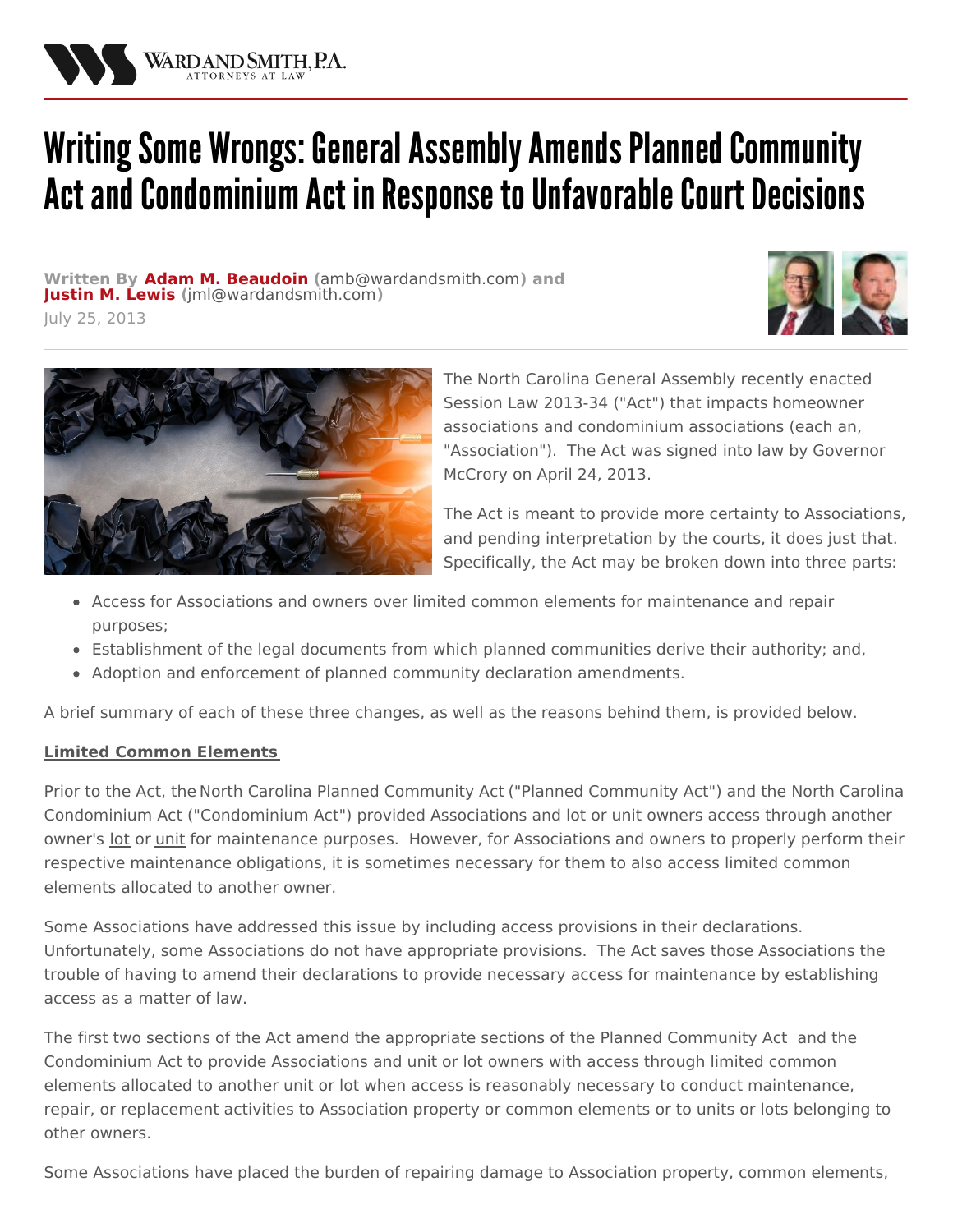or limited common elements on the unit or lot owner who causes the damage by including appropriate provisions in their declarations. The Act makes this shifting of responsibility applicable to all Associations regardless of the terms and conditions of the association's declaration.

The Act also provides that an owner who damages a limited common element shall be required to repair the damaged limited common element or pay for the cost of repair if the Association is required to repair it.

## **Homeowner Association Authority**

Sections three and four of the Act add the following language to two sections of the Planned Community Act (but not the Condominium Act):

To the extent not inconsistent with the provisions of this Chapter, the declaration, bylaws, and articles of incorporation form the basis for the legal authority for the planned community to act as provided in the declaration, bylaws, and articles of incorporation, and the declaration, bylaws, and articles of incorporation are enforceable by their terms.

These sections of the Act are intended, in part, to address the confusion which resulted from the North Carolina Court of Appeals decision in Fairfield Harbour Property Owners Association, Inc. v Drez, No. COA11- 205 (2011).

In the Fairfield Harbour case, the Court ruled that a homeowners association for a planned community ("HOA") did not have the authority to use assessments which were collected from owners in the planned community to purchase recreational amenities. Despite language contained in the governing documents of the planned community which provided that the HOA may acquire and own real and personal property, the Court ruled that the HOA could not use assessments to finance the purchase of the recreational amenities because such use of the assessments was not explicitly authorized in the declaration. The Court was not persuaded by provisions in the Planned Community Act and the North Carolina Nonprofit Corporation Act ("Nonprofit Corporation Act") which authorize HOAs to purchase, receive, or otherwise acquire real or personal property.

The Fairfield Harbour decision has been a hot topic of debate among Association attorneys ever since the opinion was handed down in 2011. Although it is an unpublished opinion and therefore not controlling legal authority for subsequent cases, it is nevertheless persuasive authority and has affected the purchasing decisions of Associations throughout North Carolina. Can HOAs use assessments to buy paper, stamps, or office furniture? Can HOAs use assessments to buy lawn mowers or similar equipment to maintain common elements?

In light of the Fairfield Harbour decision, no one could answer these questions with any certainty. Despite the authority granted to HOAs by the Planned Community Act and the Nonprofit Corporation Act, and regardless of the provisions of their governing documents, HOAs became reluctant to spend money to purchase anything because of the Fairfield Harbour case.

The Act addresses this uncertainty by providing that HOAs may rely on the authority granted to them in their declarations, bylaws, and articles of incorporation and that the actions they take based on this authority will be enforceable (provided it is not inconsistent with provisions of the Planned Community Act). These sections of the Act apply to all planned communities, including those created prior to the adoption of the Planned Community Act in 1999, but not condominiums.

Accordingly, if the Articles of Incorporation of a planned community provide the HOA with the powers outlined in the Nonprofit Corporation Act, the HOA can rely on the latter authority alone for using assessments to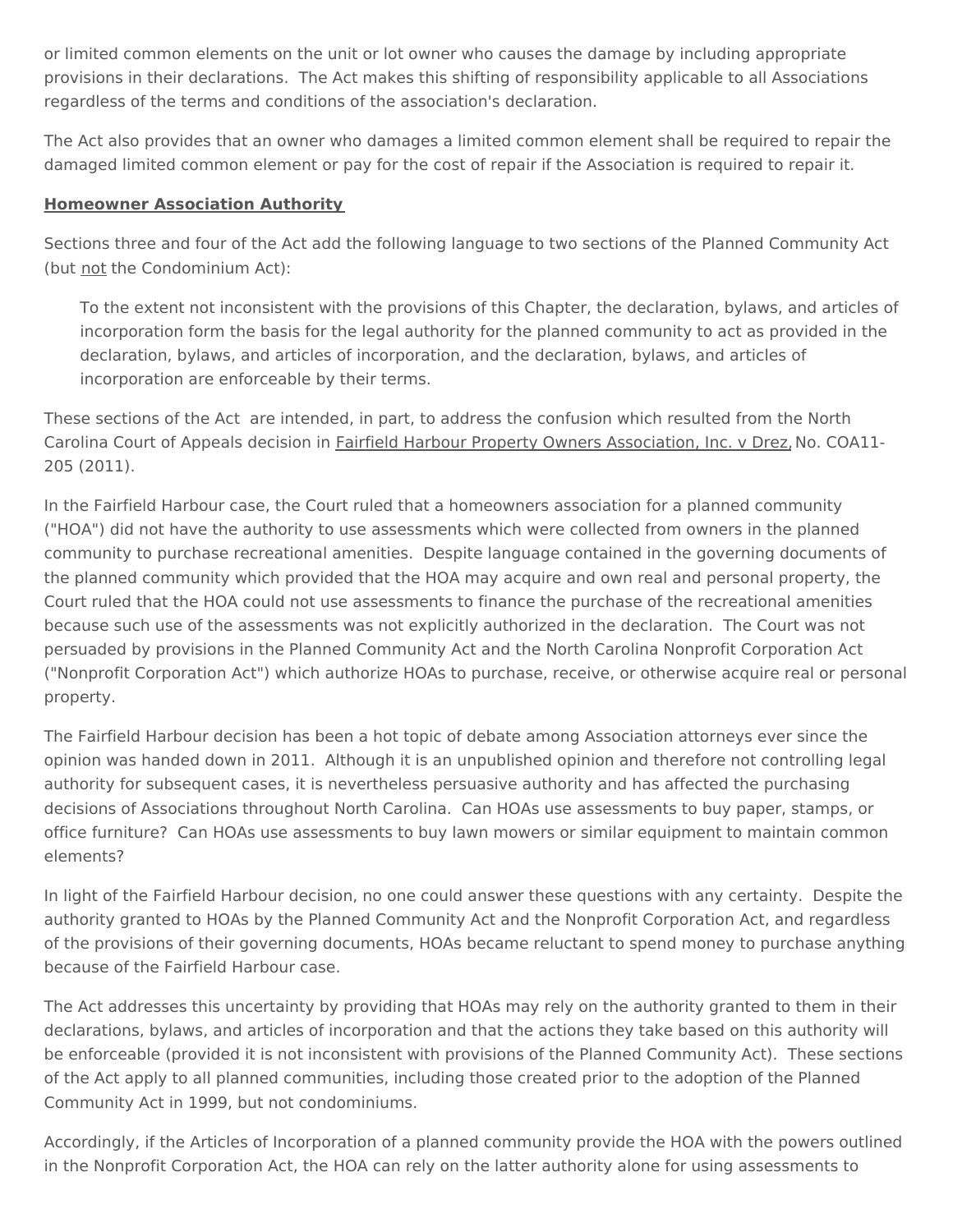purchase land, etc., even if the planned community's declaration is silent on the issue. HOAs should now be able to breathe a little easier, especially when using assessments to purchase real or personal property necessary to govern their planned community, as long as they abide by the terms of their governing documents, the Planned Community Act, and the Nonprofit Corporation Act.

# **Amendments to Declarations**

Section five of the Act amends Section 47F-2-117(d) of the North Carolina General Statutes, the section of the Planned Community Act regarding amendments to declarations, to provide that:

Any amendment passed pursuant to the provisions of this section or the procedures provided for in the declaration are presumed valid and enforceable.

The purpose of this section is to address the uncertainty in the adoption of amendments to declarations created by the decisions in Armstrong v. The Ledges Homeowners Association, 360 N.C. 547, 633 S.E.2d 78 (2006) and Southeastern Jurisdictional Administrative Council, Inc. v. Emerson, 363 N.C. 749, 688 S.E.2d 692 (2009).

Ledges and Emerson both provide that an amendment to a declaration is invalid if it is deemed to be unreasonable under the facts and circumstances including the nature of the community and the "reasonable expectations" of owners who purchased property prior to the amendment. Section 5 of the Act attempts to make the requirement of unreasonableness harder to prove.

The decisions in Ledges and Emerson left HOAs with little guidance as to what kind of amendment is "reasonable." With that uncertainty, HOAs could not know whether an amendment passed pursuant to the terms of their declarations (and if subject to the Planned Community Act, consistent with its terms) would later be found to be invalid because it was not "reasonable."

Section 5 of the Act provides simply that an HOA may amend its declaration pursuant to the provisions of the Planned Community Act or pursuant to the terms set forth in its declaration, and such amendment shall be presumed valid and enforceable.

Of course, this presumption may be rebutted, but Section 5 of the Act shifts the burden of proof to the party challenging the validity, rather than requiring the HOA or owner relying on the amendment to prove that it is reasonable.

The Act should also help an HOA for a community created prior to the adoption of the Planned Community Act if the declaration for that planned community does not contain amendment provisions or contains unclear amendment provisions. Such an HOA may now rely on the provisions of the Planned Community Act to amend its declaration.

### **Conclusion**

The effects of the Act will be felt immediately. With the exception of Section 5, regarding amendments to declarations, which becomes effective on October 1, 2013, the Act became effective when it was signed into law on April 24, 2013.

Laws regarding Associations are constantly up for debate and we will not know how the North Carolina appellate courts will interpret the Act for a while. However, with the passage of the Act, Associations, particularly HOAs, should now be able to more confidently maintain and govern their community, use assessments to make necessary expenditures, and, in a few months, amend their declarations.